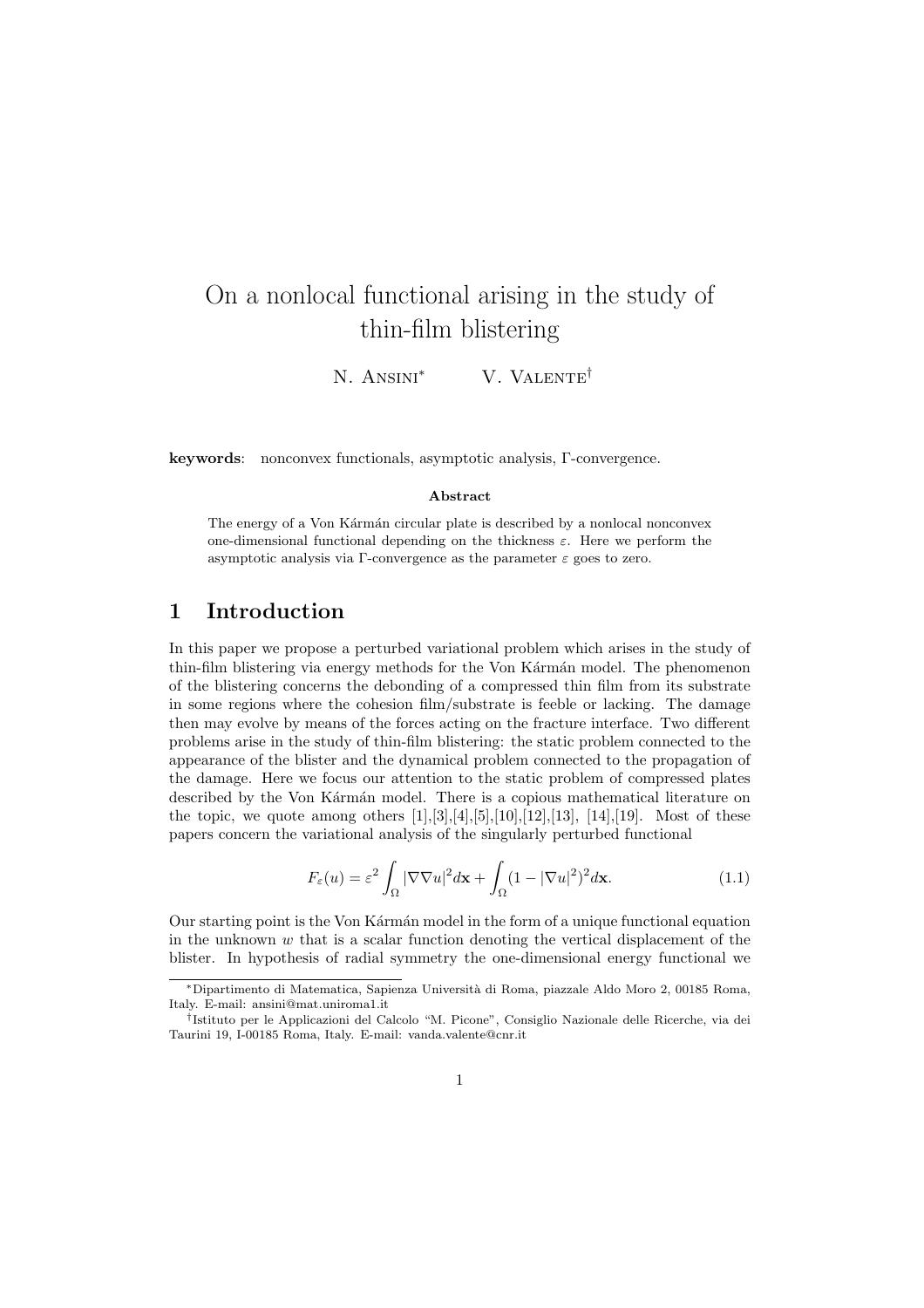consider is

$$
I_{\varepsilon}(w) = \varepsilon^2 \int_0^1 \left( w_{rr} + \frac{w_r}{r} \right)^2 r dr - \lambda^2 + \frac{1}{2} \int_0^1 r \left( \int_r^1 \frac{1}{s} w_s^2 ds - 2\lambda \right)^2 dr \qquad (1.2)
$$

where  $\lambda$  is the compression parameter.

The morphology of the blister is the aim of the variational analysis. In particular the interest is focused on capturing the folding effects concentrated near the boundary that are experimentally observed. Although this purpose requires the treatment of a two-dimensional model, we propose a one-dimensional analysis to test the effect of the nonlocal term. Indeed the proposed functional (1.2) is slightly different from the one-dimensional analogous of  $(1.1)$  (see  $(1.4)$ ) since the contribution of the in-plane displacements (missing in (1.1)) is here taken into account through the nonlocal term. As emphasized also by other authors (see for example [15]) the contribution of these displacements can produce a deep effect on the solutions of the problem.

The main result of this paper is Theorem 3.4 where we proved that the functional

$$
J_{\varepsilon}(u) = \varepsilon^2 \int_0^1 \left( u_r^2 + \frac{u^2}{r^2} \right) r dr - \lambda^2 + \frac{1}{2} \int_0^1 r \left( \int_r^1 \frac{1}{s} u^2 ds - 2\lambda \right)^2 dr \tag{1.3}
$$

 $\Gamma$ -converges, with respect to the weak- $L^2_{\text{loc}}$  topology, to

$$
\Gamma(\mathbf{w} - L_{\text{loc}}^2) - \lim_{\varepsilon \to 0} J_{\varepsilon}(u) = \frac{1}{2} \overline{G}(u) - \lambda^2
$$

for every  $u \in L^2_{loc}(0,1)$ . The functional  $\overline{G}(u)$  is the lower semicontinuous envelope, with respect to the weak- $L^2_{\text{loc}}$  topology, of the potential

$$
G(u) = \int_0^1 r \left( \int_r^1 \frac{u^2}{s} \, ds - 2\lambda \right)^2 dr \, .
$$

It is described by a minimum problem

$$
\overline{G}(u) := \min \Bigl\{ \int_0^1 r \, (\mu((r,1]) - 2\lambda)^2 \, dr \, : \, \mu \ge (1/s) u^2 \, ds \Bigr\} \, ,
$$

where the minimum is taken in the space  $\mathcal{M}^+((0,1])$  of locally finite positive measures on  $(0, 1]$ . The set of minimizers for  $\overline{G}(u)$  is given only by  $\{u \equiv 0\}$ . It easily follows by testing the definition of  $\overline{G}(u)$  with the Dirac measure  $\mu = 2\lambda \delta_1$ .

The asymptotic behavior of minimizing sequences of  $G(u)$  highlights concentration phenomena at the boundary (see Remark 3.3); this suggests that branching and folding effects may arise in the boundary of the blister. Their characterization and shapes could be obtained through the two-dimensional variational analysis at different scales.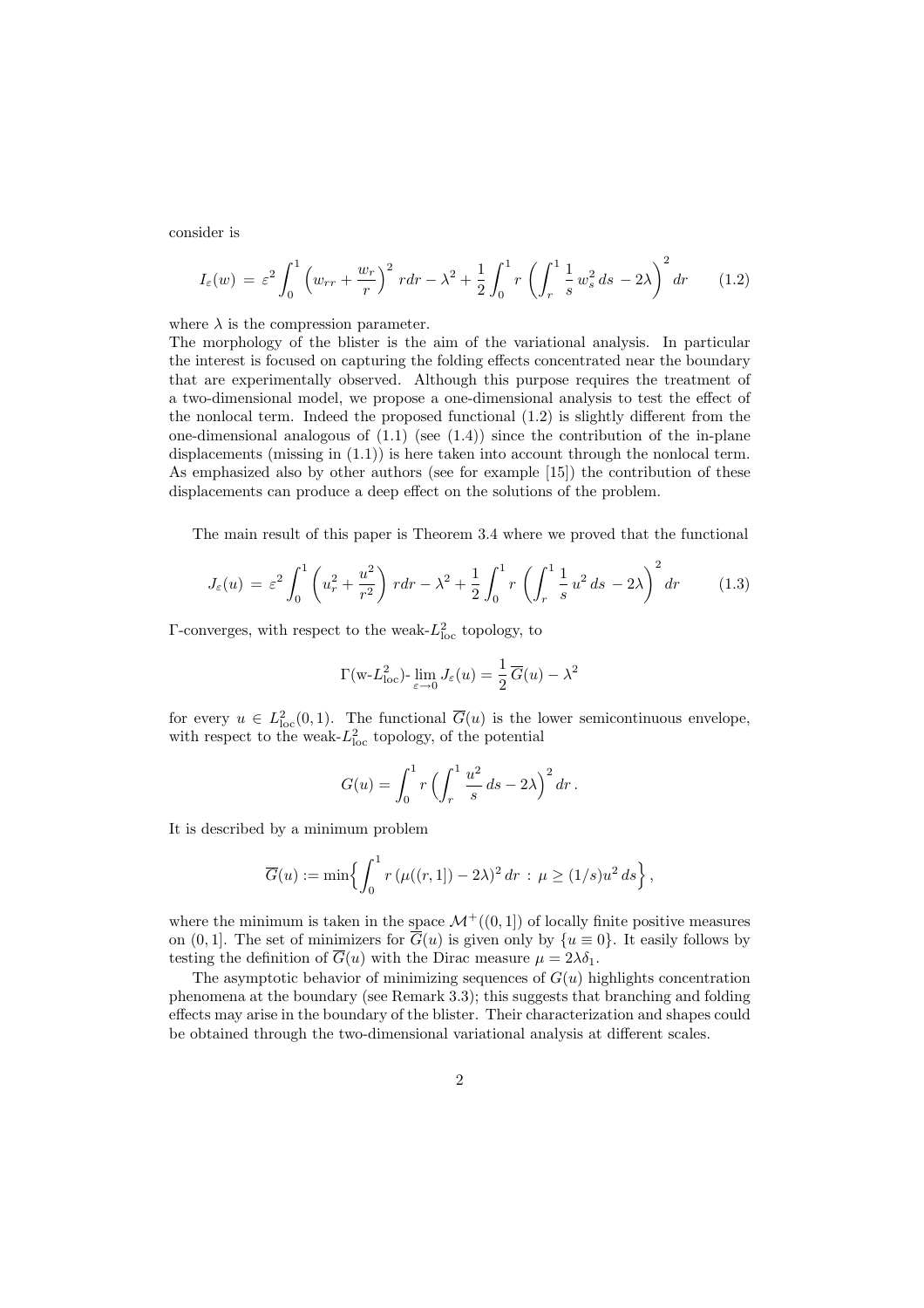Under the same hypothesis of radial symmetry, the model described by the functional  $F_{\varepsilon}$  in (1.1) reduces to the following one-dimensional functional

$$
K_{\varepsilon}(w) = \varepsilon^2 \int_0^1 \left( w_{rr}^2 + \frac{w_r^2}{r^2} \right) r dr + \int_0^1 \left( 1 - w_r^2 \right)^2 r dr. \tag{1.4}
$$

In this case the Γ-limit is given by

$$
\bar{K}_0(w) = \int_0^1 \left( [w_r^2 - 1]^+ \right)^2 r dr
$$

which is the lower semicontinuous envelope of the two-well type-potential  $K_0(w) =$ 0 µ<br>∕  $1 - w_r^2$  $\int_{0}^{\infty} r dr$ . Note that, now the set of minimizers for  $\overline{K}_{0}(w)$  is  $\{|w_{r}| \leq 1\}$  while, since  $I_{\varepsilon}(w) = J_{\varepsilon}(w_r)$ , we have that the set of minimizers for  $I_{\varepsilon}(w)$  is given by  $\{w_r \equiv 0\}$ .

The results obtained studying the minimizers for the functionals (1.2) and (1.4) do not allow us to compare in an exhaustive way the two models suggested for the phenomenon of the blistering. It could be necessary further rescale the two functionals to be able to compare them.

In Section 2 we derive from the Von Kármán model the proposed one-dimensional functional (1.2). The asymptotic analysis with the computation of the Γ-limit is given in Section 3.

## 2 The model

Let  $\Omega$  be a plate and h its thickness. We denote by E and  $\nu$  two material parameters  $(E > 0$  and  $|\nu| < 1$ ) and assume that the plate is under a uniform initial compression  $\sigma_0$ . The Von Kármán equations in the unknowns F and w, Airy function and vertical displacement respectively, read

$$
\frac{Eh^2}{12(1-\nu^2)}\Delta^2 w + \sigma_0 \Delta w = F_{xx}w_{yy} + F_{yy}w_{xx} - 2F_{xy}w_{xy}
$$

$$
\Delta^2 F = -E(w_{xx}w_{yy} - w_{xy}^2).
$$

The blister shape is described by the vertical displacement  $w(x, y)$  while the plane displacements  $u_1, u_2$  can be deduced by the following equations established by Landau & Lifschitz (see [16])

$$
\frac{\partial u_1}{\partial x} = \frac{1}{E} \left( \frac{\partial^2 F}{\partial y^2} - \nu \frac{\partial^2 F}{\partial x^2} \right) - \frac{1}{2} \left( \frac{\partial w}{\partial x} \right)^2
$$

$$
\frac{\partial u_2}{\partial y} = \frac{1}{E} \left( \frac{\partial^2 F}{\partial x^2} - \nu \frac{\partial^2 F}{\partial y^2} \right) - \frac{1}{2} \left( \frac{\partial w}{\partial y} \right)^2
$$

$$
\frac{\partial u_1}{\partial y} + \frac{\partial u_2}{\partial x} = -\frac{2(1+\nu)}{E} \frac{\partial^2 F}{\partial x \partial y} - \left( \frac{\partial w}{\partial y} \right) \left( \frac{\partial w}{\partial x} \right).
$$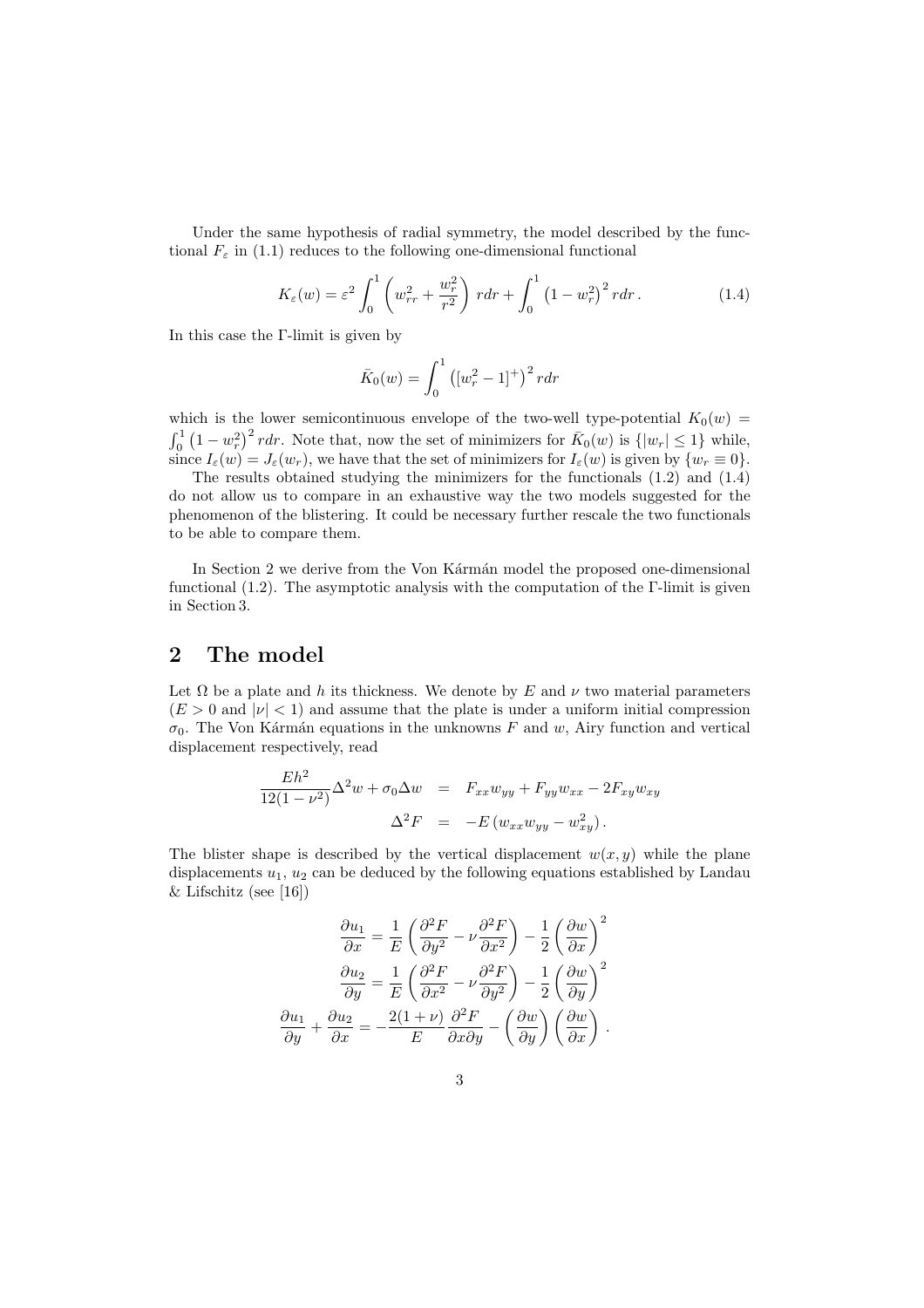Setting

$$
F = \frac{E}{2} f
$$
,  $\sigma_0 = \frac{E}{2} \lambda$ ,  $\varepsilon^2 = \frac{h^2}{6(1 - \nu^2)}$ 

we get the normalized equations

$$
\varepsilon^2 \Delta^2 w + \lambda \Delta w = f_{xx} w_{yy} + f_{yy} w_{xx} - 2f_{xy} w_{xy} = [f, w] \quad \text{in } \Omega \tag{2.1}
$$

$$
\Delta^2 f = -2(w_{xx}w_{yy} - w_{xy}^2) = -[w, w] \quad \text{in } \Omega \tag{2.2}
$$

(see  $[8]$  for a comprehensive derivation of the Von K $\acute{a}$ rm $\acute{a}$ n model). The clamped conditions for w are imposed on the boundary of the blister region

$$
w = w_n = 0, \qquad \text{on } \partial\Omega. \tag{2.3}
$$

Let  $f = G_0[w, w]$  be the solution of the equation (2.2) with respect to the boundary conditions

$$
f = \Delta f = 0, \qquad \text{on } \partial \Omega \, .
$$

Hence, we can consider the following energy functional depending only on the scalar function  $w$ 

$$
E_{\varepsilon}(w) = \varepsilon^2 \int_{\Omega} |\Delta w|^2 d\mathbf{x} - \lambda \int_{\Omega} |\nabla w|^2 d\mathbf{x} + \frac{1}{2} \int_{\Omega} |\Delta G_0[w, w]|^2 d\mathbf{x}.
$$
 (2.4)

(see also [6] for the treatment of the functional  $E_{\varepsilon}$ ).

The mathematical analysis of the phenomenon has been carried out by several authors. We quote in particular the first paper by Gioia  $\&$  Ortiz [12] where the blister shape is described neglecting the contribution of the in-plane displacements. In the same hypothesis compactness results and Γ-convergence results are proved in [1], [9],  $[10]$ ,  $[17]$ ,  $[18]$  for the referential functional  $(1.1)$ .

Although the functional  $(2.4)$  depends only on function w, we want to underline that the contribution of the plane displacements is taken into account thought the nonlocal term. We want to investigate on this contribution looking, for sake of simplicity, at the one-dimensional problem.

### 2.1 The one-dimensional model

Let  $\Omega \subset \mathbb{R}^2$  be an unit disk. We rewrite the equations  $(2.1)$ ,  $(2.2)$  as

$$
\begin{cases}\n\varepsilon^2 \mathcal{D}^2 w + \lambda \mathcal{D} w = \frac{1}{r} (f_r w_r)_r \\
\mathcal{D}^2 f = -\frac{1}{r} (w_r^2)_r\n\end{cases}
$$
\n(2.5)

where

$$
\mathcal{D}w = w_{rr} + \frac{w_r}{r} = \frac{1}{r} (w_r r)_r.
$$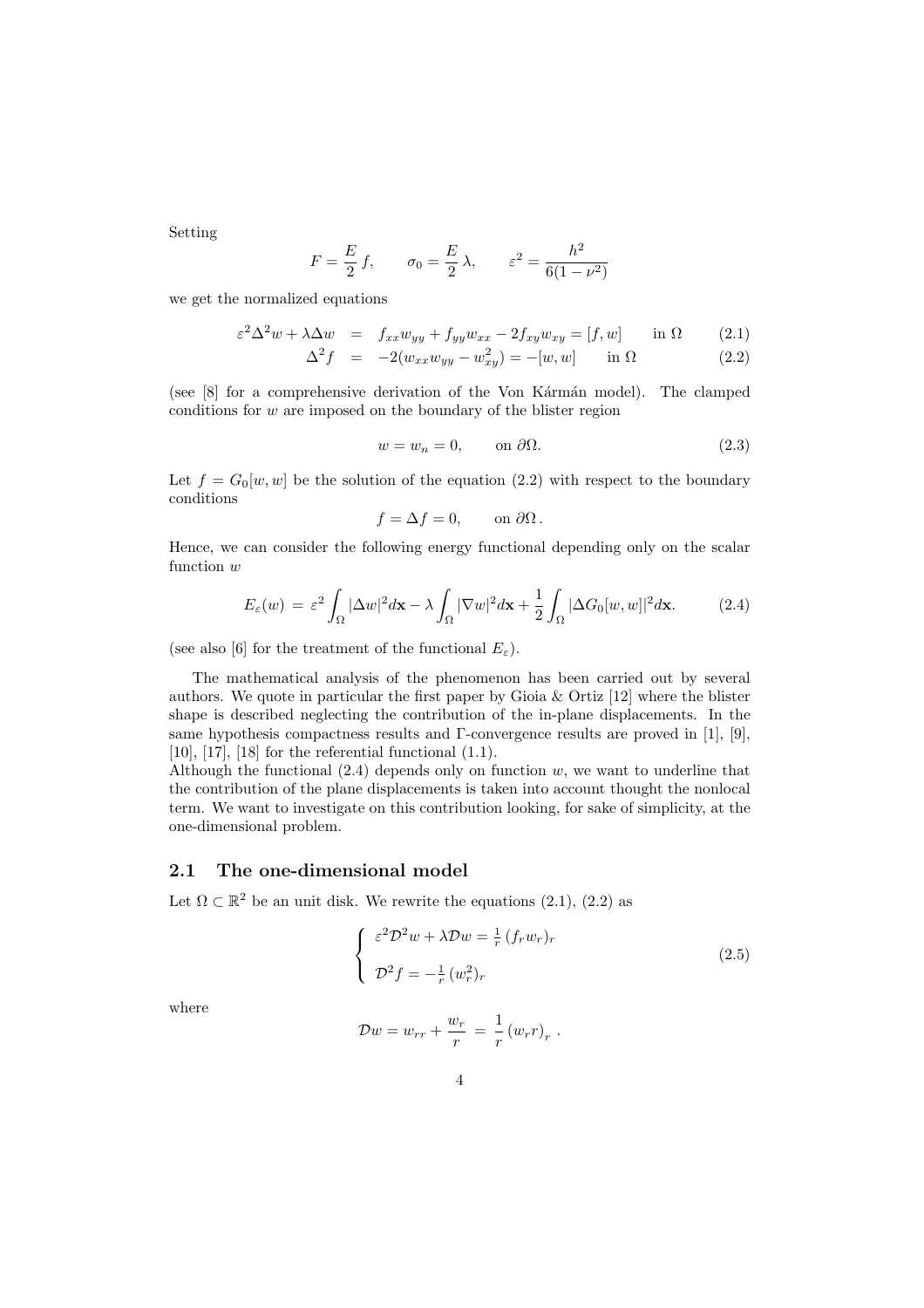The boundary conditions in  $r = 0$  follow from the radial symmetry. Indeed w and f are even functions; hence, the following conditions can be prescribed only in the origin

$$
w'(0) = 0, \qquad \left(\frac{w'(r)}{r}\right)_{r=0}' = 0, \qquad \left(\mathcal{D}w\right)_{r=0}' = 0 \tag{2.6}
$$

$$
f'(0) = 0, \qquad \left(\frac{f'(r)}{r}\right)'_{r=0} = 0, \qquad \left(\mathcal{D}f\right)'_{r=0} = 0. \tag{2.7}
$$

In  $r = 1$  we assume

$$
w(1) = 0, \qquad w'(1) = 0 \tag{2.8}
$$

$$
f(1) = 0, \qquad \mathcal{D}f|_{r=1} = f''(1) + f'(1) = 0. \tag{2.9}
$$

By the second equation in  $(2.5)$ ,  $(2.7)$  and  $(2.9)$  we get the following nonlocal equation

$$
\varepsilon^2 \mathcal{D}^2 w + \lambda \mathcal{D} w = \frac{1}{r} \left[ w_r \frac{1}{r} \int_0^r s \left( \int_s^1 \frac{1}{\xi} w_\xi^2 d\xi \right) ds \right]_r.
$$

Hence, the functional (2.4) can be rewritten as

$$
I_{\varepsilon}(w) = \varepsilon^2 \int_0^1 \left( w_{rr} + \frac{w_r}{r} \right)^2 r dr - \lambda \int_0^1 r w_r^2 dr + \frac{1}{2} \int_0^1 \left( \int_r^1 \frac{1}{s} w_s^2 ds \right)^2 r dr.
$$

Since,

$$
\int_0^1 r \, w_r^2 \, dr \ = \ 2 \int_0^1 s \left( \int_s^1 \frac{1}{\xi} \, w_\xi^2 \, d\xi \right) ds
$$

we get the functional  $I_{\varepsilon}(w)$  as defined in (1.2)

$$
I_{\varepsilon}(w) = \varepsilon^2 \int_0^1 \left( w_{rr} + \frac{w_r}{r} \right)^2 r dr - \lambda^2 + \frac{1}{2} \int_0^1 \left( \int_r^1 \frac{1}{s} w_s^2 ds - 2\lambda \right)^2 r dr.
$$

Moreover, by  $(2.6)$ ,  $(2.8)$  and replacing  $w_r$  by u we get

$$
J_{\varepsilon}(u) = \varepsilon^2 \int_0^1 \left( u_r^2 + \frac{u^2}{r^2} \right) r dr - \lambda^2 + \frac{1}{2} \int_0^1 \left( \int_r^1 \frac{1}{s} u^2 ds - 2\lambda \right)^2 r dr.
$$

In Section 3 we carry out the asymptotic analysis as the parameter  $\varepsilon$  tends to zero and we prove the Γ-convergence result for the functional (1.3).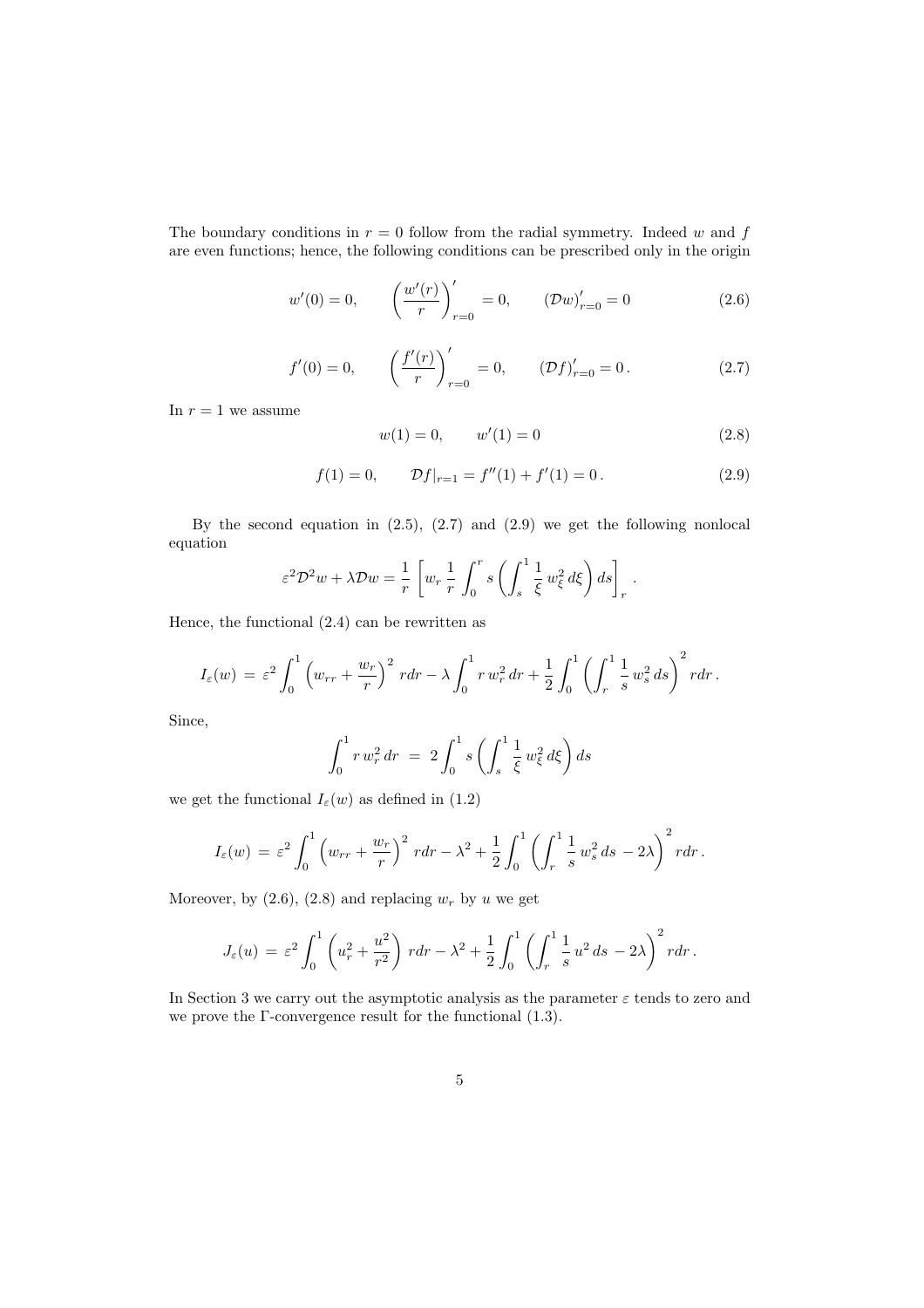## 3 Γ-convergence result

In order to choose the topology with respect to compute the Γ-limit of the functional  $J_{\varepsilon}(u)$  as defined in (1.3) we have to study the compactness of sequences with bounded energy.

**Theorem 3.1 (Compactness)** Let  $\{u_{\varepsilon}\}\$ be a sequence such that  $\sup_{\varepsilon} J_{\varepsilon}(u_{\varepsilon}) < +\infty$ , then, up to subsequences, the sequence of measures  $\{(1/s) u_{\varepsilon}^2 ds\}$  converge weakly<sup>\*</sup> in in the space  $\mathcal{M}^+((0,1])$  of locally finite positive measures on  $(0,1]$ . In particular  $\{u_{\varepsilon}\}$ converges weakly in  $L^2_{\text{loc}}(0,1)$ .

PROOF. By assumption  $\sup_{\varepsilon} \int_0^1$  $\int_0^1 r \left( \int_r^1 \right)$  $\int_{r}^{1}(1/s)u_{\varepsilon}^{2}ds-2\lambda$  $\sqrt{2}$  $dr < +\infty$ ; hence, we have that  $\sup_{\varepsilon}$  $r<sup>1</sup>$  $\int_0^1 r \left( \int_r^1 \right)$  $r_r^{1}(1/s)u_\varepsilon^2 ds\bigg)^2 dr < +\infty.$  By Hölder inequality and for any  $r_0 \in (0,1],$ we have that

$$
\begin{split}\n\left(\int_{0}^{1} r \left(\int_{r}^{1} \frac{u_{\varepsilon}^{2}}{s} ds\right)^{2} dr\right)^{1/2} &\geq \int_{0}^{1} \sqrt{r} \left(\int_{r}^{1} \frac{u_{\varepsilon}^{2}}{s} ds\right) dr \\
&\geq \int_{0}^{r_{0}} \sqrt{r} \left(\int_{r_{0}}^{1} \frac{u_{\varepsilon}^{2}}{s} ds\right) dr \\
&= \frac{2}{3} r_{0}^{3/2} \left(\int_{r_{0}}^{1} \frac{u_{\varepsilon}^{2}}{s} ds\right),\n\end{split} \tag{3.1}
$$

which implies the weak convergence of  $\{u_{\varepsilon}\}\$ in  $L^2_{\text{loc}}(0,1)$ . Moreover, by (3.1), we have that for every  $I \subset\subset (0,1]$  there exists a constant depending on I,  $c_I$ , such that  $I_I(1/s)u_\varepsilon^2 ds \leq c_I$  for every  $\varepsilon > 0$ ; hence, also the sequence of measures  $\{(1/s)u_\varepsilon^2 ds\}$ converge weakly<sup>\*</sup> in  $\mathcal{M}^+((0,1])$ .

Reasoning as in [2] we now study the Γ-convergence of  $J_{\varepsilon}$  with respect to the weak- $L^2_{\text{loc}}$  topology. To this end we first compute the lower semicontinuous envelope,  $\overline{G}(u)$ , of the functional  $\ell$ <sup>1</sup>

$$
G(u) = \int_0^1 r \left( \int_r^1 \frac{u^2}{s} \, ds - 2\lambda \right)^2 dr \, .
$$

**Lemma 3.2** The lower semicontinuous envelope of G with respect to the weak- $L^2_{\text{loc}}$ topology is

$$
\overline{G}(u) := \min \Biggl\{ \int_0^1 r \left( \mu((r,1]) - 2\lambda \right)^2 dr \, : \, \mu \ge (1/s) u^2 ds \Biggr\} \, ,
$$

where the minimum is taken in  $\mathcal{M}^+((0,1])$ .

**PROOF.** Let  $\{u_N\}$  be a sequence weakly converging to u in  $L^2_{loc}$  such that

$$
\lim_{N \to +\infty} G(u_N) < +\infty
$$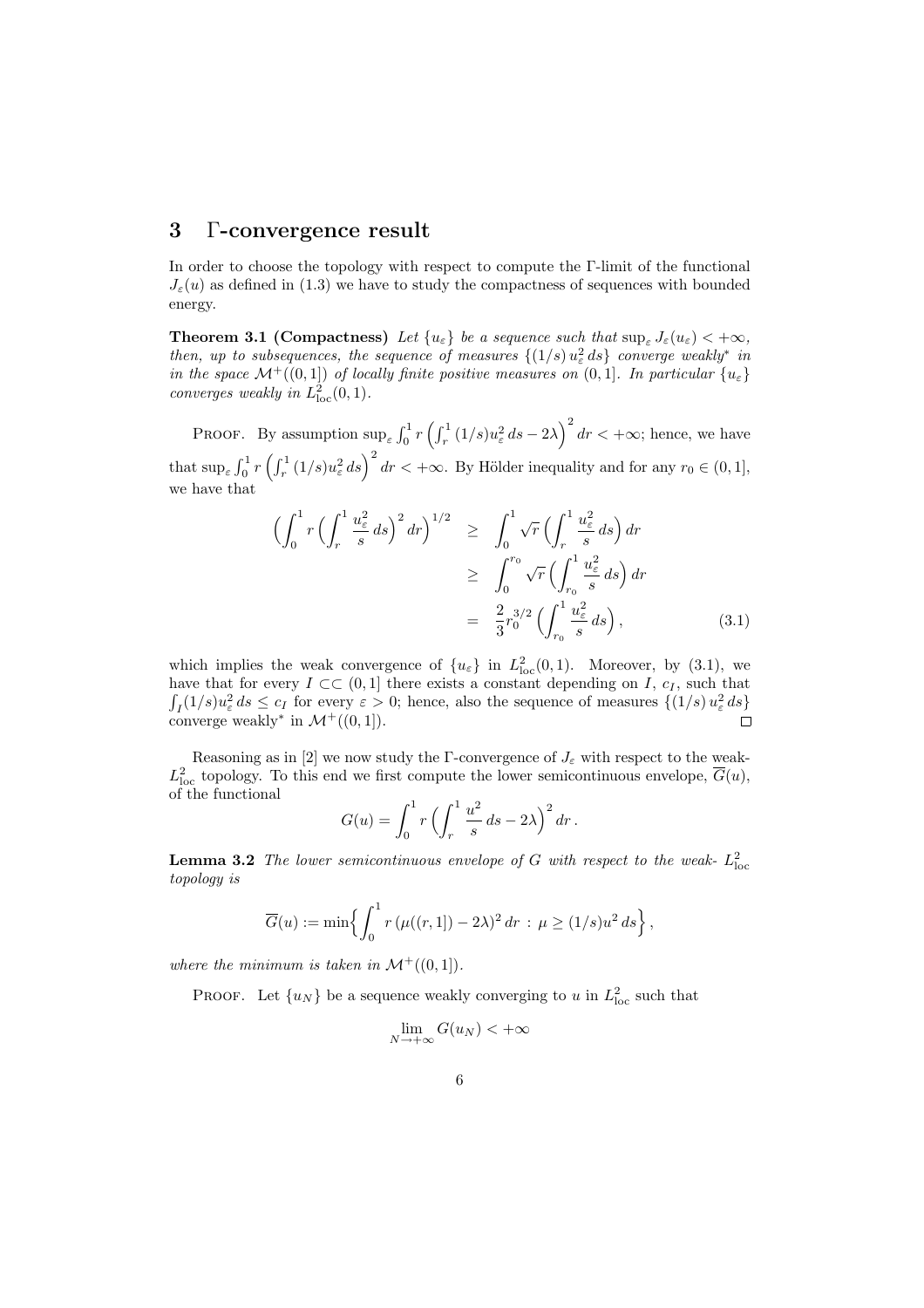and the sequence of positive measures  $\{(1/s)u_N^2 ds\}$  converges weakly<sup>\*</sup> to  $\mu$  in  $\mathcal{M}^+((0, 1])$ . Then, by the lower semicontinuity of the  $L^2$ -norm and the convergence of the measures of almost all intervals, we have that

$$
\frac{\mu(r-\delta,r+\delta)}{2\delta} = \lim_{N \to +\infty} \int_{r-\delta}^{r+\delta} \frac{u_N^2}{s} ds \ge \int_{r-\delta}^{r+\delta} \frac{u^2}{s} ds
$$

for a.a.  $\delta \in (0, r)$ ; by the Besicovitch Derivation Theorem, we conclude that for almost every r

$$
\frac{d\mu}{ds}(r) \ge \frac{u^2(r)}{r}.
$$

Since  $\mu$  has at most countably many atoms, by the weak<sup>\*</sup>-convergence in  $\mathcal{M}^+((0,1])$ , we have that  $\mathfrak{c}^1$ 

$$
\lim_{N \to +\infty} \int_{r}^{1} \frac{u_N^2}{s} ds = \mu((r, 1]) \quad \text{for a.e. } r \in (0, 1).
$$
 (3.2)

By assumption  $\lim_{N\to+\infty} G(u_N) < +\infty$ ; hence, by Fatou's Lemma we have that

$$
\lim_{N \to +\infty} G(u_N) \ge \int_0^1 r \left( \mu((r,1]) - 2\lambda \right)^2 dr \ge \overline{G}(u).
$$

Note that the functional

$$
\mu \mapsto \int_0^1 r \left( \mu((r,1]) - 2\lambda \right)^2 dr
$$

is weakly lower semicontinuous and coercive in  $\mathcal{M}^+((0,1])$ . Moreover, the set  $\{\mu \geq \alpha\}$  $(1/s)u<sup>2</sup> ds$  is convex; hence, the minimum is attained.

We now check the limsup inequality for every  $u \in L^2_{loc}(0,1)$  such that  $\overline{G}(u) < +\infty$ . Let  $\mu \in \mathcal{M}^+((0,1])$  be such that

$$
\overline{G}(u) = \int_0^1 r \left( \mu((r, 1]) - 2\lambda \right)^2 dr.
$$

For  $0 < a < 1$  we define

$$
u^{a}(r) = \begin{cases} u(r) & a \le r \le 1 - a \\ 0 & \text{otherwise,} \end{cases}
$$

and

$$
\mu^{a}((r, 1]) = \begin{cases} \mu((a, 1]) & \text{if } r \le a \\ \mu((r, 1]) & \text{if } a < r \le 1 - a \\ 0 & \text{if } r > 1 - a. \end{cases}
$$

Moreover, we define

$$
\mu_N^a((r,1]) = \begin{cases} \mu((a,1]) & \text{if } r \le a \\ \mu((r,1]) & \text{if } a < r \le 1-a \\ \mu((1-a,1]) & \text{if } 1-a < r \le 1-a+\frac{1}{N} \\ 0 & \text{if } r > 1-a+\frac{1}{N} \end{cases}
$$

.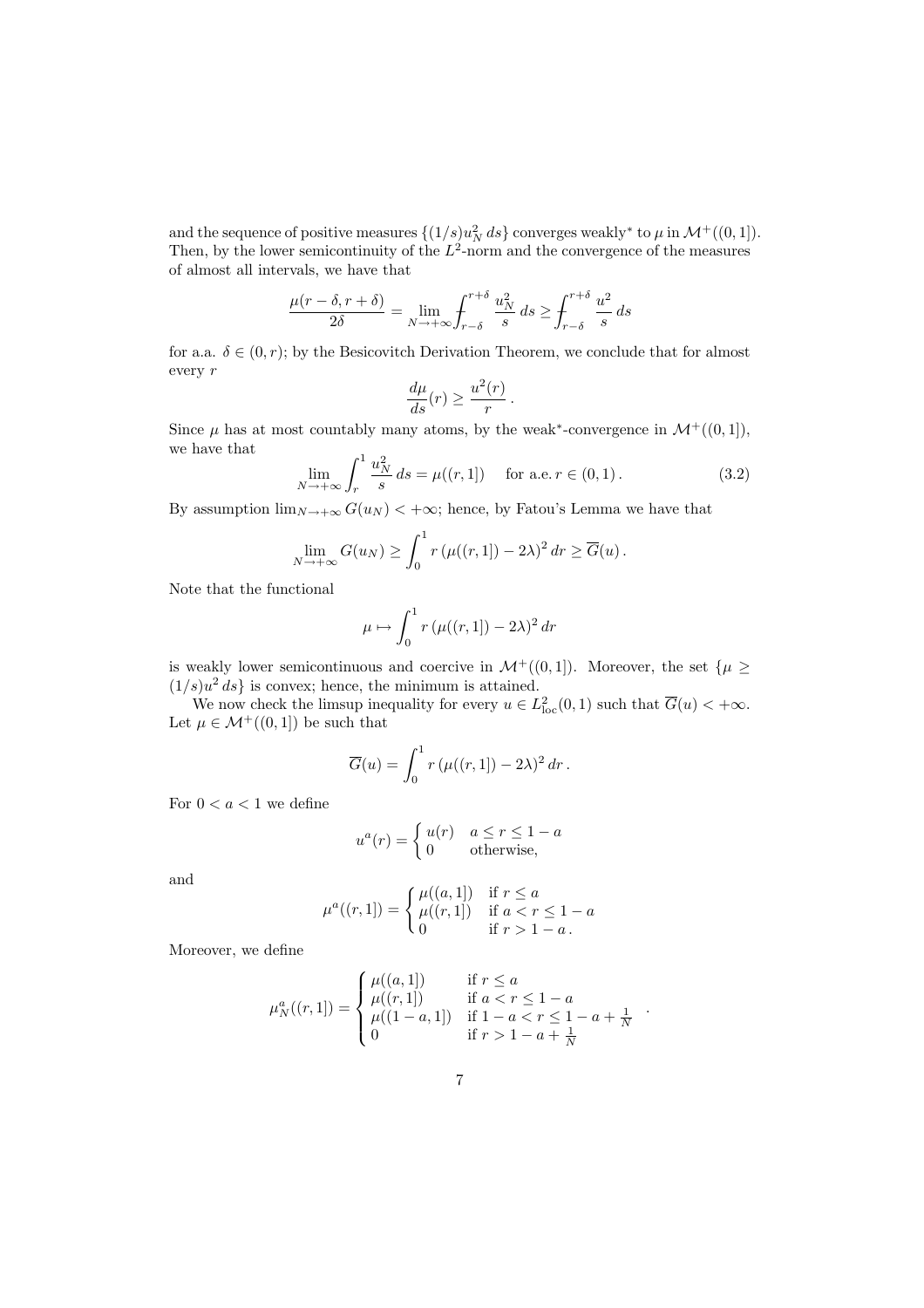for  $N \in \mathbb{N}$  and  $N > 1$ . Then,  $u^a \in L^2(0,1)$ ,  $u^a \to u$  in  $L^2_{loc}(0,1)$  as  $a \to 0^+$ ,  $\mu^a_N$  converges to the measure  $\mu^a$  (this can be checked, e.g., by using Theorem 1.16 in [11]) and

$$
\overline{G}(u^a) \le \int_0^1 r \left(\mu^a((r,1]) - 2\lambda\right)^2 dr \le \overline{G}(u) + o(1)
$$
\n(3.3)

as  $a \to 0^+$ . Indeed,

$$
\int_0^1 r \left( \mu^a((r,1]) - 2\lambda \right)^2 dr = \int_a^1 r \left( \mu^a((r,1]) - 2\lambda \right)^2 dr + o(1)
$$
  
= 
$$
\int_a^1 r \left( \mu((r,1]) - 2\lambda \right)^2 dr - \int_{1-a}^1 r \mu((r,1])^2 dr
$$
  
+4\lambda 
$$
\int_{1-a}^1 r \mu((r,1]) dr + o(1)
$$
  

$$
\leq \overline{G}(u) + o(1),
$$

as  $a \to 0^+$ .

We denote by  $I_N = \{0, \dots, N-1\}$  and by

$$
\begin{cases} \overline{u}_N(r) = \int_{i/N}^{(i+1)/N} u^a ds, & i/N \le r \le (i+1)/N, \quad i \in I_N \\ v_N(r) = N \mu_N^a((i/N, (i+1)/N]), & i/N \le r \le (i+1)/N, \quad i \in I_N. \end{cases}
$$

By definition of  $\mu_N^a$ , we have that

$$
\mu_N^a((i/N, (i+1)/N]) = \begin{cases}\n0, & i = 0, \cdots, [Na] - 1 \\
\mu((a, ([Na] + 1)/N]) & i = [Na] \\
\mu((i/N, (i+1)/N]), & i = [Na] + 1, \cdots, [N(1 - a)] - 1 \\
\mu([N(1 - a)]/N, 1 - a]), & i = [N(1 - a)] \\
\mu((1 - a, 1]), & i = [N(1 - a)] + 1 \\
0, & i = [N(1 - a)] + 2, \cdots, N - 1.\n\end{cases}
$$
\n(3.4)

Note that, in particular

$$
\overline{u}_N(r) = 0
$$
,  $0 \le r \le [Na]/N$ ,  $([N(1-a)] + 1)/N \le r \le 1$ 

and

$$
v_N(r) = \begin{cases} 0, & 0 \le r \le [Na]/N \\ N\mu((1-a,1]), & ([N(1-a)]+1)/N \le r \le ([N(1-a)]+2)/N \\ 0, & ([N(1-a)]+2)/N \le r \le 1. \end{cases}
$$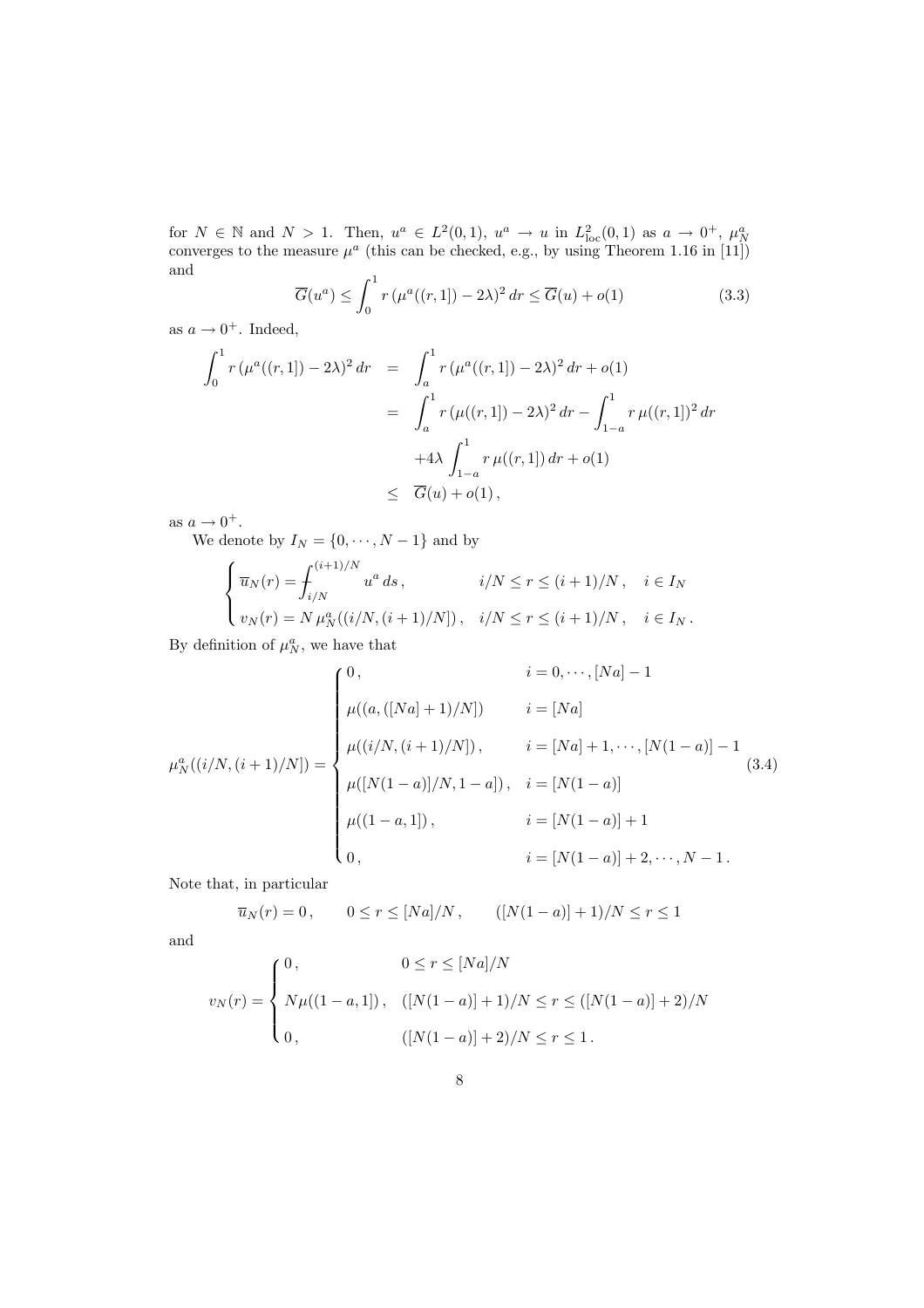Hence, we define

$$
u_N(r) = \begin{cases} 0, & 0 \le r \le [Na]/N \\ \overline{u}_N + \sqrt{r_N^i v_N - (\overline{u}_N)^2}, & i/N \le r \le i/N + 1/2N, \\ & i = [Na], \cdots, [N(1-a)] \\ c_N (\overline{u}_N - \sqrt{r_N^i v_N - (\overline{u}_N)^2}), & i/N + 1/2N \le r \le (i+1)/N, \\ & i = [Na], \cdots, [N(1-a)] \\ \sqrt{N r \mu((1-a,1])}, & ([N(1-a)] + 1)/N \le r \le ([N(1-a)] + 2)/N \\ 0 & ([N(1-a)] + 2)/N \le r \le 1 \end{cases}
$$
(2.5)

where

$$
c_N(r) = \sqrt{\frac{2Nr}{2Nr-1}}, \quad [Na]/N + 1/2N \le r \le ([N(1-a)] + 1)/N
$$

([t] denotes the *integer part* of t). In particular we may extend the definition of  $c_N$  to the interval  $(a/2, 1]$  for N big enough. Finally, it remains to fix  $r_N^i$  for  $i = [Na], \dots, [N(1$ a)] such that

$$
v_N(r) \ge \frac{(\overline{u}_N(r))^2}{r_N^i}, \quad i/N \le r \le (i+1)/N, \quad i = [Na], \cdots, [N(1-a)].
$$

In fact, since  $\mu_N^a \ge (1/s) (u^a)^2 ds$ , for every  $i = [Na], \dots, [N(1-a)],$  there exists  $r_N^i \in [i/N, (i+1)/N]$  such that

$$
\mu_N^a((i/N, (i+1)/N]) \ge \int_{i/N}^{(i+1)/N} \frac{(u^a)^2}{s} ds = \frac{1}{r_N^i} \int_{i/N}^{(i+1)/N} (u^a)^2 ds
$$
  

$$
\ge \frac{1}{r_N^i} \frac{1}{N} \Biggl( \int_{i/N}^{(i+1)/N} u^a ds \Biggr)^2 = \frac{1}{r_N^i} \frac{1}{N} (\overline{u}_N)^2.
$$

By definition  $\{u_N\}$  is bounded in  $L^2$ ; hence, up to subsequences, it converges weakly in  $L^2$ . To identify the weak limit function with  $u^a$  it is sufficient to check that  $\lim_{N\to+\infty}$   $\int_{b}^{d}$  $\begin{array}{c}\n\text{identity} \\
\mathbf{v} \cdot d \\
\mathbf{v} \cdot d\n\end{array}$  $b<sup>d</sup> u<sup>a</sup>$ , for every  $(b, d) \subseteq (0, 1)$ . In fact,

$$
\int_{([N(1-a)]+1)/N}^{1} u_N dr = \sqrt{N\mu((1-a,1])} \int_{([N(1-a)]+1)/N}^{([N(1-a)]+2)/N} \sqrt{r} dr
$$
  

$$
\leq \sqrt{\mu((1-a,1])} \sqrt{\frac{[N(1-a)]+2}{N^2}};
$$
 (3.6)

while, for  $i = [Na], \dots, [N(1 - a)],$  we have that

$$
\int_{i/N}^{(i+1)/N} u_N dr = \int_{i/N}^{i/N+1/2N} \overline{u}_N + \sqrt{r_N^i v_N - (\overline{u}_N)^2} dr
$$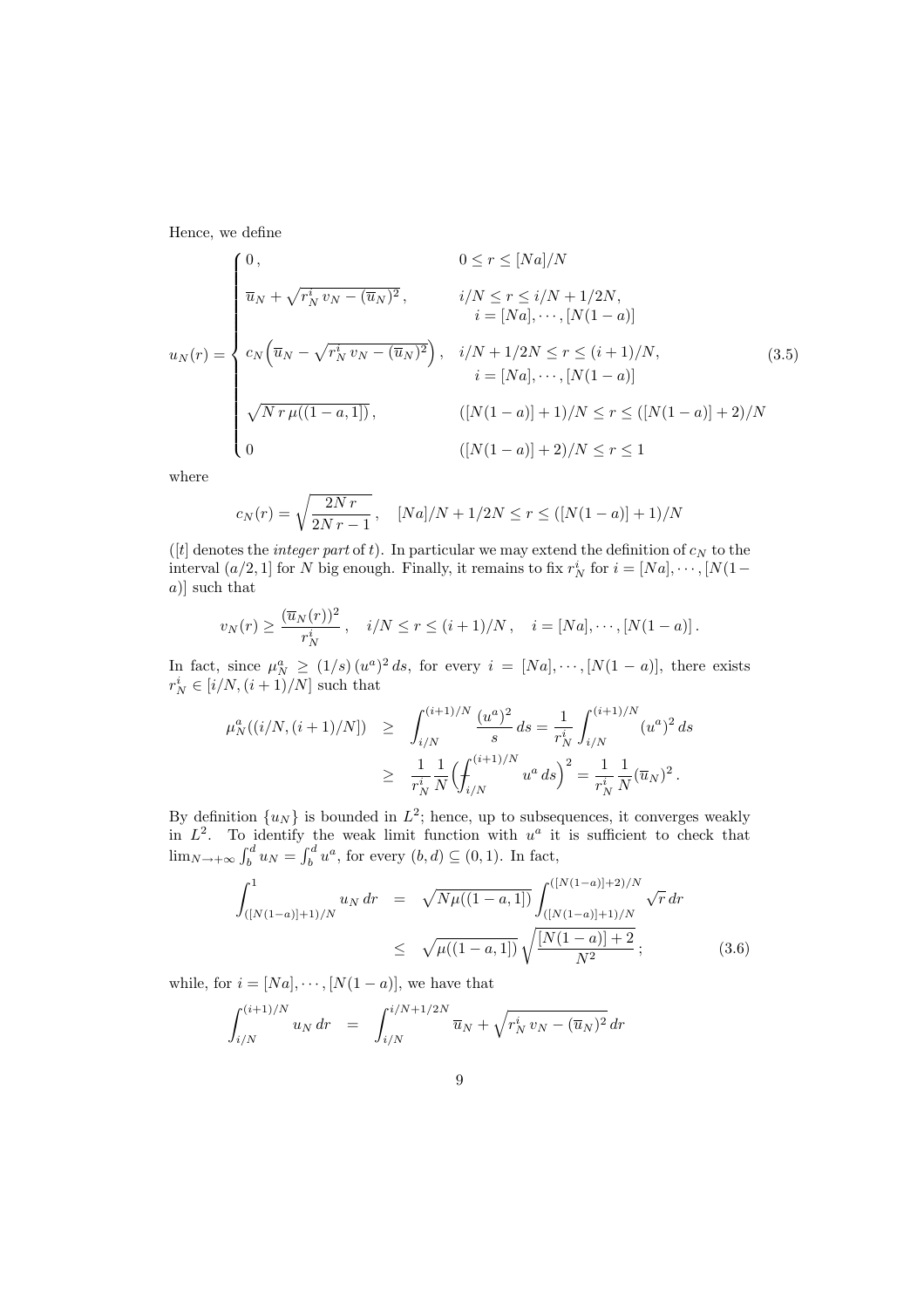$$
+\int_{i/N+1/2N}^{(i+1)/N} c_N(r) \left(\overline{u}_N - \sqrt{r_N^i v_N - (\overline{u}_N)^2}\right) dr
$$
  
\n
$$
= \int_{i/N}^{(i+1)/N} \overline{u}_N dr + \int_{i/N+1/2N}^{(i+1)/N} (c_N(r) - 1) \overline{u}_N dr
$$
  
\n
$$
+ \int_{i/N+1/2N}^{(i+1)/N} (1 - c_N(r)) \sqrt{r_N^i v_N - (\overline{u}_N)^2} dr
$$
  
\n
$$
= \int_{i/N}^{(i+1)/N} u^a dr + \int_{i/N+1/2N}^{(i+1)/N} (c_N(r) - 1) \overline{u}_N dr
$$
  
\n
$$
+ \int_{i/N+1/2N}^{(i+1)/N} (1 - c_N(r)) \sqrt{r_N^i v_N - (\overline{u}_N)^2} dr.
$$
 (3.7)

If we sum up on  $i$ , by Hölder inequality, we get that

$$
\left| \sum_{i=[Na]}^{[N(1-a)]} \int_{i/N+1/2N}^{(i+1)/N} (c_N(r) - 1) \,\overline{u}_N \, dr \right|
$$
  
\n
$$
\leq \left( \int_0^1 (\overline{u}_N)^2 \, dr \right)^{1/2} \left( \int_{a/2}^1 (c_N(r) - 1)^2 \, dr \right)^{1/2} \tag{3.8}
$$

and

$$
\begin{split}\n&\Big|\sum_{i=\lfloor Na\rfloor}^{[N(1-a)]} \int_{i/N+1/2N}^{(i+1)/N} (1-c_N(r)) \sqrt{r_N^i v_N - (\overline{u}_N)^2} \, dr\Big| \\
&\leq \left(\sum_{i=\lfloor Na\rfloor}^{[N(1-a)]} \int_{i/N+1/2N}^{(i+1)/N} r_N^i v_N + (\overline{u}_N)^2 \, dr\right)^{1/2} \left(\int_{a/2}^1 (1-c_N(r))^2 \, dr\right)^{1/2} \\
&\leq \left(\mu((a, 1-a]) + \int_0^1 (\overline{u}_N)^2 \, dr\right)^{1/2} \left(\int_{a/2}^1 (1-c_N(r))^2 \, dr\right)^{1/2}.\n\end{split} \tag{3.9}
$$

Note that the sequence  $\{\overline{u}_N\}$  is bounded in the  $L^2$  since it converges to  $u^a$  strongly; moreover,  $\mathfrak{c}^1$ 

$$
\lim_{N \to +\infty} \int_{a/2}^{1} (1 - c_N(r))^2 dr = 0.
$$

Hence, by (3.6), (3.7), (3.8) and (3.9), we can easily conclude that  $\lim_{N\to+\infty} \int_{b}^{d}$ Hence, by (3.6), (3.7), (3.8) and (3.9), we can easily conclude that  $\lim_{N \to +\infty} \int_{b}^{a} u_N =$  $b_0^d u^a$ , for every  $(b,d) \subseteq (0,1)$  and, therefore, the weak convergence of  $\{u_N\}$  to  $u^a$  in  $\tilde{L}^2(0,1)$ .

We now examine

$$
G(u_N) = \int_0^{([N(1-a)]+1)/N} r \left( \int_r^1 \frac{u_N^2}{s} ds - 2\lambda \right)^2 dr + \int_{([N(1-a)]+1)/N}^1 r \left( \int_r^1 \frac{u_N^2}{s} ds - 2\lambda \right)^2 dr.
$$
 (3.10)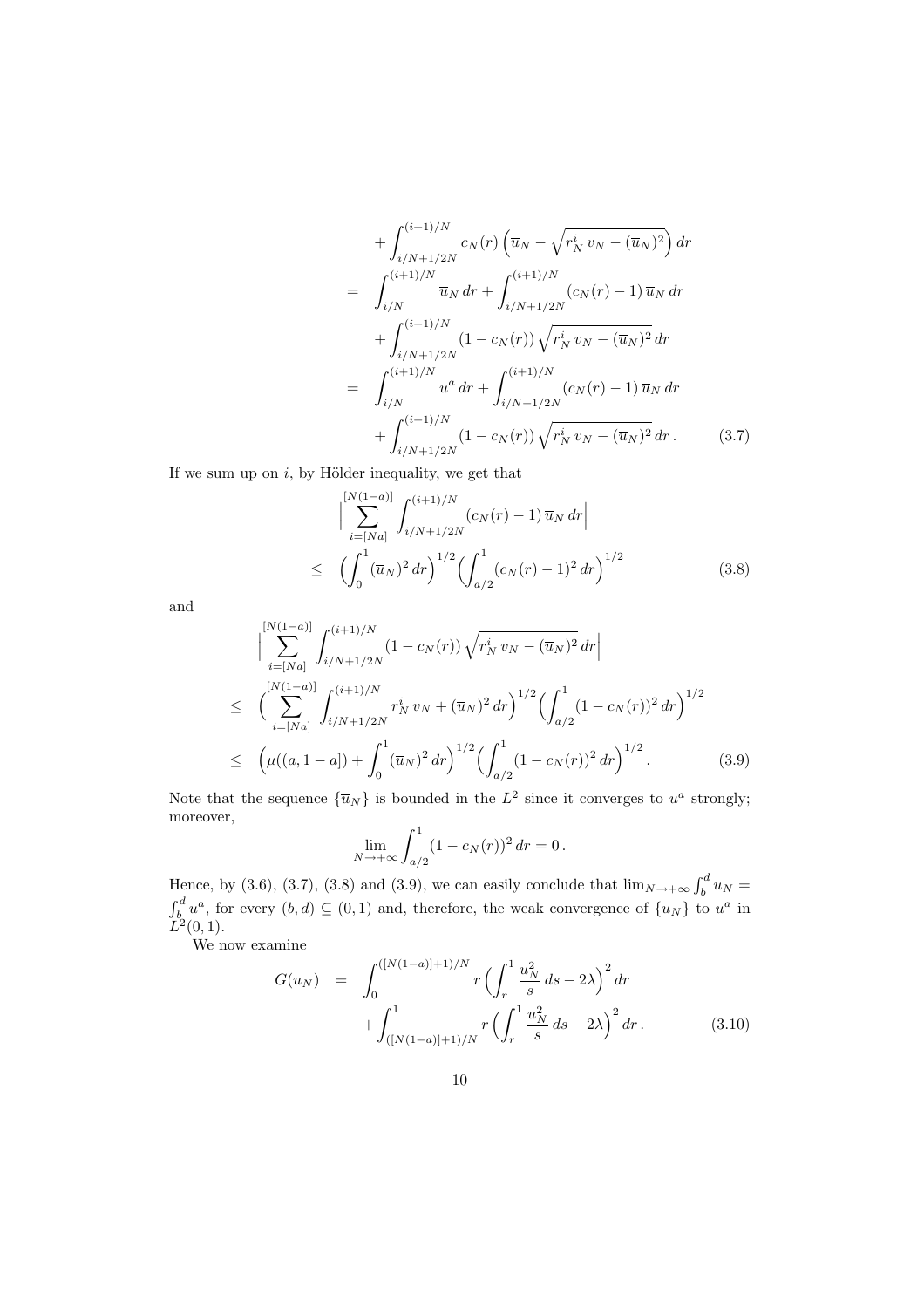In particular, we have that

$$
\int_{([N(1-a)]+1)/N}^{1} r \left( \int_{r}^{1} \frac{u_N^2}{s} ds - 2\lambda \right)^2 dr
$$
\n
$$
= \int_{([N(1-a)]+1)/N}^{1} r \left( \int_{r}^{([N(1-a)]+2)/N} N \mu((1-a,1]) ds - 2\lambda \right)^2 dr
$$
\n
$$
\leq 2 \int_{([N(1-a)]+1)/N}^{1} r \left( \mu((1-a,1])^2 + 4\lambda^2 \right) dr. \tag{3.11}
$$

Hence,

$$
\limsup_{N \to +\infty} \int_{([N(1-a)]+1)/N}^{1} r \left( \int_{r}^{1} \frac{u_N^2}{s} ds - 2\lambda \right)^2 dr = o(1), \tag{3.12}
$$

as  $a \to 0^+$ . It remains to study the first term in (3.10). Note that,

$$
\int_0^{[Na]/N} r \left( \int_r^1 \frac{u_N^2}{s} ds - 2\lambda \right)^2 dr = \int_0^{[Na]/N} r \left( \int_{[Na]/N}^1 \frac{u_N^2}{s} ds - 2\lambda \right)^2 dr ;
$$

hence, for  $i = [Na], \dots, [N(1 - a)],$  we compute the following integral

$$
\int_{i/N}^{(i+1)/N} \frac{1}{s} u_N^2 ds
$$
\n
$$
= \int_{i/N}^{i/N+1/2N} \frac{1}{s} \left( r_N^i v_N + 2 \overline{u}_N \sqrt{r_N^i v_N - (\overline{u}_N)^2} \right) ds
$$
\n
$$
+ \int_{i/N+1/2N}^{(i+1)/N} \left( \frac{2Ns}{2Ns - 1} \right) \frac{1}{s} \left( r_N^i v_N - 2 \overline{u}_N \sqrt{r_N^i v_N - (\overline{u}_N)^2} \right) ds
$$
\n
$$
= 2 \int_{i/N}^{i/N+1/2N} \frac{1}{s} \left( r_N^i v_N \right) ds
$$
\n
$$
= \mu_N^a \left( \left( i/N, (i+1)/N \right) \right) \ln \left( 1 + \frac{1}{2i} \right)^{2N} r_N^i . \tag{3.13}
$$

We recall that  $r_N^i \in [i/N, (i+1)/N], i = [Na], \dots, [N(1-a)];$  hence,

$$
\lim_{N \to +\infty} \ln\left(1 + (1/2i)\right)^{2N r_N^i} = 1.
$$

Moreover,

$$
\int_{([N(1-a)]+1)/N}^{1} \frac{1}{s} u_N^2 ds = \mu((1-a,1])
$$
;

hence, by  $(3.13)$  and  $(3.4)$ , we have that

$$
\lim_{N \to +\infty} \int_r^1 \frac{1}{s} u_N^2 ds = \mu^a((r, 1]) \quad \text{a.e. } r \in (0, 1 - a).
$$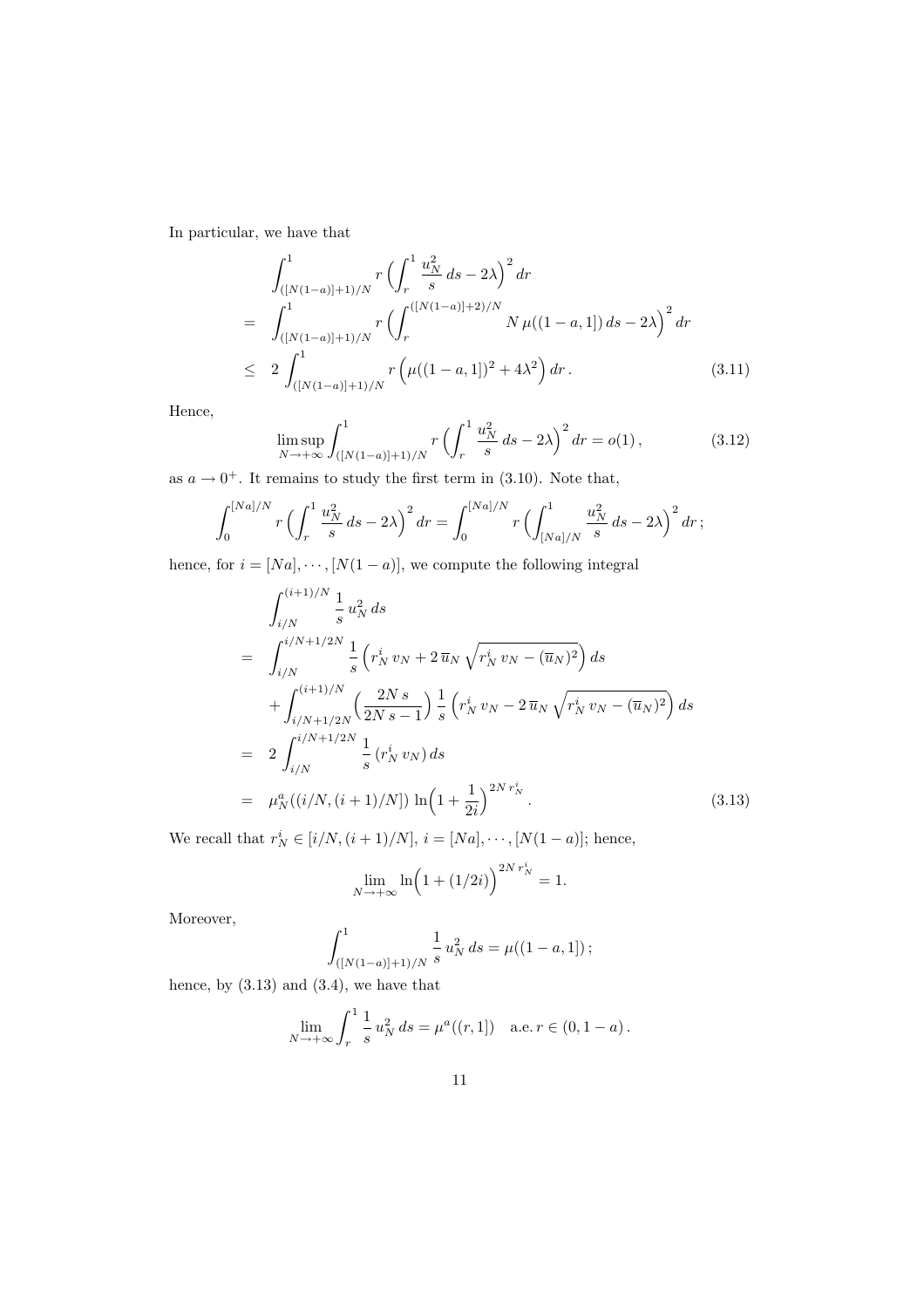Since  $\{u_N\}$  is bounded in  $L^2$  we can apply the Lesbegue's Theorem in the first term of  $(3.10)$  and by  $(3.12)$ ,  $(3.3)$  we have

$$
\limsup_{N \to +\infty} G(u_N) \le \overline{G}(u) + o(1), \quad \text{as} \quad a \to 0^+.
$$
\n(3.14)

Since  $u^a \to u$  in  $L^2_{loc}(0,1)$ , as  $a \to 0^+$ , we can conclude that, passing to a further subsequence,  $\{u_N\}$  converges weakly to u in  $L^2_{loc}(0,1)$  as  $N \to +\infty$  and

$$
\limsup_{N \to +\infty} G(u_N) \leq \overline{G}(u)
$$

as desired.  $\Box$ 

**Remark 3.3** Note that the set of minimizers for  $\overline{G}(u)$  is given only by  $\{u \equiv 0\}$ . It easily follows by testing the definition of  $\overline{G}(u)$  with the Dirac measure  $\mu = 2\lambda \delta_1$ . In fact, by definition of Dirac measure, we have that  $\mu(r, 1] \equiv 2\lambda$  for every  $r \in (0, 1]$  while  $\mu(0,r] = 0$  for every  $r \in (0,1)$  and  $\mu(0,1] = 2\lambda$ . The constraint  $\mu \ge (1/r)u^2 dr$  obliges  $u$  to be identically equal to zero. In this case a minimizing sequence for  $G$ , constructed as in  $(3.5)$ , is given by

$$
u_N(r) = \begin{cases} 0, & 0 \le r \le 1 - 1/N \\ \sqrt{2\lambda Nr}, & r \in (1 - 1/N, 1]. \end{cases}
$$

In fact, we may easily prove that  $\{u_N\}$  converges weakly to  $u = 0$  in  $L^2(0,1)$  and

$$
\lim_{N \to +\infty} \int_r^1 \frac{1}{s} u_N^2 ds = \mu(r, 1] \quad \text{a.e. } r \in (0, 1],
$$

where  $\mu = 2\lambda \delta_1$ . Hence,

$$
\lim_{N \to +\infty} G(u_N) = \int_0^1 r (\mu(r, 1) - 2\lambda)^2 dr = \overline{G}(0) = 0.
$$

Moreover, if we consider the measures  $\{\mu_N\}$  defined by

$$
\mu_N(0,r] = \begin{cases} 0, & 0 < r \le 1 - 1/N \\ 2\lambda, & 1 - 1/N < r \le 1 \end{cases}
$$

we have, in particular, that

$$
\mu_N(r, 1] = \begin{cases} 2\lambda, & 0 \le r \le 1 - 1/N \\ 0, & 1 - 1/N < r \le 1 \end{cases}
$$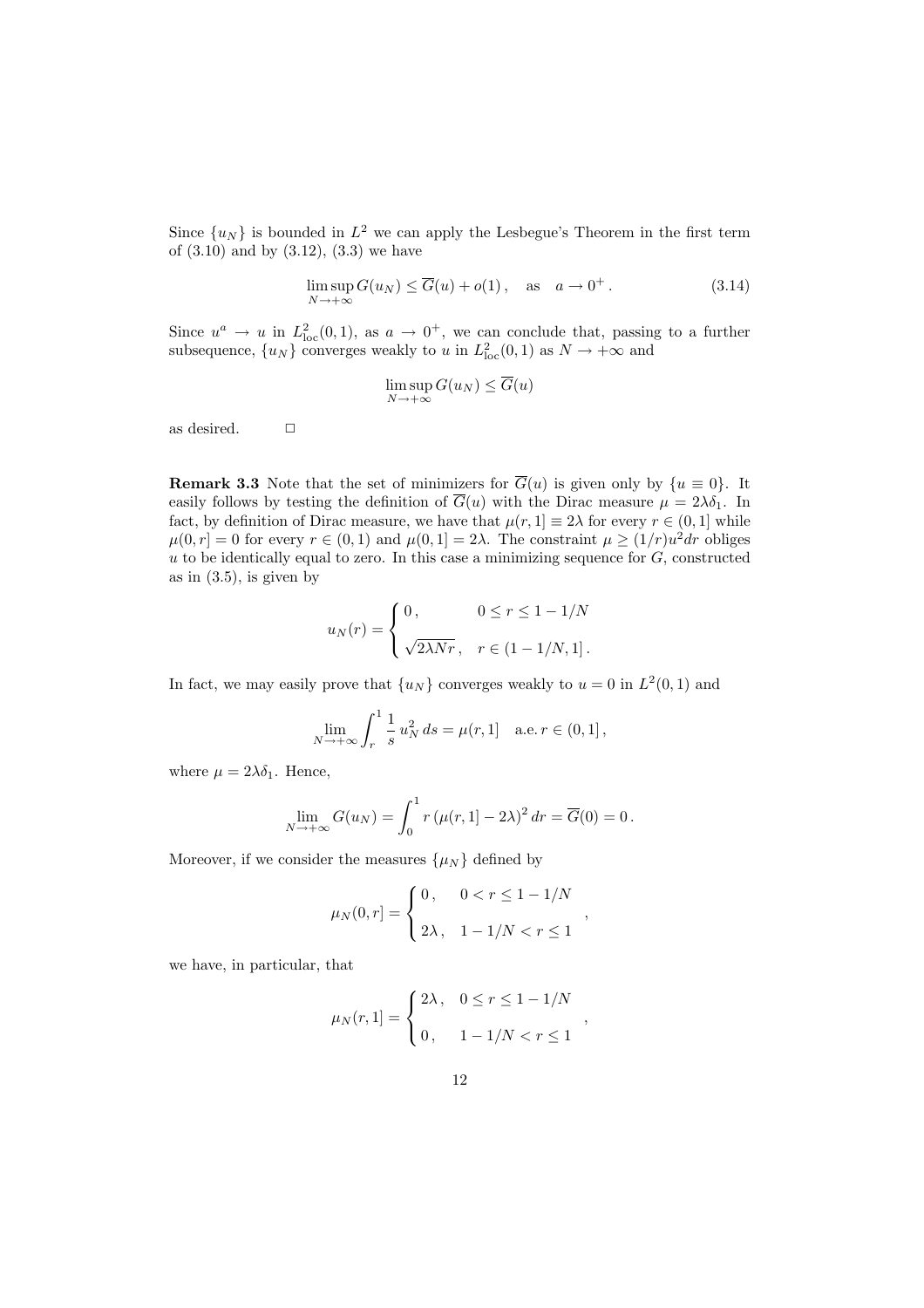and such measures satisfy the constraint  $\mu_N \ge u_N^2/s ds$ . Hence,

$$
0 \leq \overline{G}(u_N) \leq \int_0^1 r (\mu_N(r, 1) - 2\lambda)^2 dr = 4\lambda^2 \int_{1-1/N}^1 r dr,
$$

which implies that  $\lim_{N\to+\infty} \overline{G}(u_N) = \overline{G}(0)$ . The construction of the sequences  $\{u_N\}$ and  $\{\mu_N\}$  highlights the concentration phenomena at the boundary.

Theorem 3.4 (Γ-convergence result) We have

$$
\Gamma(\mathbf{w} \cdot L_{\text{loc}}^2) \cdot \lim_{\varepsilon \to 0} J_{\varepsilon}(u) = \frac{1}{2} \overline{G}(u) - \lambda^2
$$

for every  $u \in L^2_{\text{loc}}(0,1)$ .

PROOF. Let  $u \in L^2_{loc}(0,1)$ . By definition of  $\overline{G}$  for every sequence  $\{u_{\varepsilon}\}\ L^2_{loc}$ -weakly converging to  $u$  we have

$$
J_{\varepsilon}(u_{\varepsilon}) \geq \frac{1}{2} G(u_{\varepsilon}) - \lambda^2 \geq \frac{1}{2} \overline{G}(u_{\varepsilon}) - \lambda^2 ;
$$

hence by the weak lower semicontinuity of  $\overline{G}$  we get the liminf inequality.

Vice versa, let  $u \in L^2_{loc}(0,1)$  and let

$$
u^{a}(r) = \begin{cases} u(r) & \text{if } a \leq r \leq 1 - a \\ 0 & \text{otherwise} \end{cases}
$$

with  $0 < a < 1$ ; hence,  $u^a \in L^2(0,1)$  and  $u^a \to u$  in  $L^2_{loc}(0,1)$  as  $a \to 0^+$ . By Lemma 3.2, there exists a sequence  $\{u_N\} \in L^2(\mathbb{R})$  weakly converging to  $u^a$  in  $L^2(0,1)$  such that

$$
\overline{G}(u^a) = \lim_{N \to +\infty} G(u_N) .
$$

Let  $\eta : \mathbb{R} \mapsto [0, +\infty)$  be a mollifier, we define  $\eta_{\varepsilon}(r) = \frac{1}{\sqrt{\varepsilon}} \eta(\frac{r}{\sqrt{\varepsilon}})$  then  $u_{\varepsilon}^N = u_N * \eta_{\varepsilon} \in$  $C_c^{\infty}(\mathbb{R})$  and  $u_{\varepsilon}^N \to u_N$  in  $L^2(0,1)$  as  $\varepsilon \to 0$  for every N. Hence,

$$
\lim_{\varepsilon \to 0} J_{\varepsilon}(u_{\varepsilon}^{N}) = \lim_{\varepsilon \to 0} \left( \varepsilon^{2} \int_{0}^{1} r (u_{N} * \eta_{\varepsilon}')^{2} + \frac{(u_{N} * \eta_{\varepsilon})^{2}}{r} dr + \frac{1}{2} G(u_{\varepsilon}^{N}) - \lambda^{2} \right)
$$

$$
= \frac{1}{2} \lim_{\varepsilon \to 0} G(u_{\varepsilon}^{N}) - \lambda^{2} = \frac{1}{2} G(u_{N}) - \lambda^{2}
$$

and, by the lower semicontinuity of the  $\Gamma$ -limsup and  $(3.3)$ , we have that

$$
\Gamma\text{-}\limsup_{\varepsilon \to 0} J_{\varepsilon}(u^a) \leq \liminf_{N \to +\infty} \left( \Gamma\text{-}\limsup_{\varepsilon \to 0} J_{\varepsilon}(u_N) \right)
$$
\n
$$
\leq \frac{1}{2} \liminf_{N \to +\infty} G(u_N) - \lambda^2 = \frac{1}{2} \overline{G}(u^a) - \lambda^2 \leq \frac{1}{2} \overline{G}(u) - \lambda^2 + o(1)
$$

as  $a \to 0^+$ . We apply again the lower semicontinuity of the  $\Gamma$ -limsup to get, as  $a \to 0^+$ , that

$$
\Gamma\hbox{-}\limsup_{\varepsilon\to 0} J_\varepsilon(u)\leq \frac{1}{2}\,\overline{G}(u)-\lambda^2
$$

which concludes the proof of the limsup inequality (see [7] Remark 1.29).  $\Box$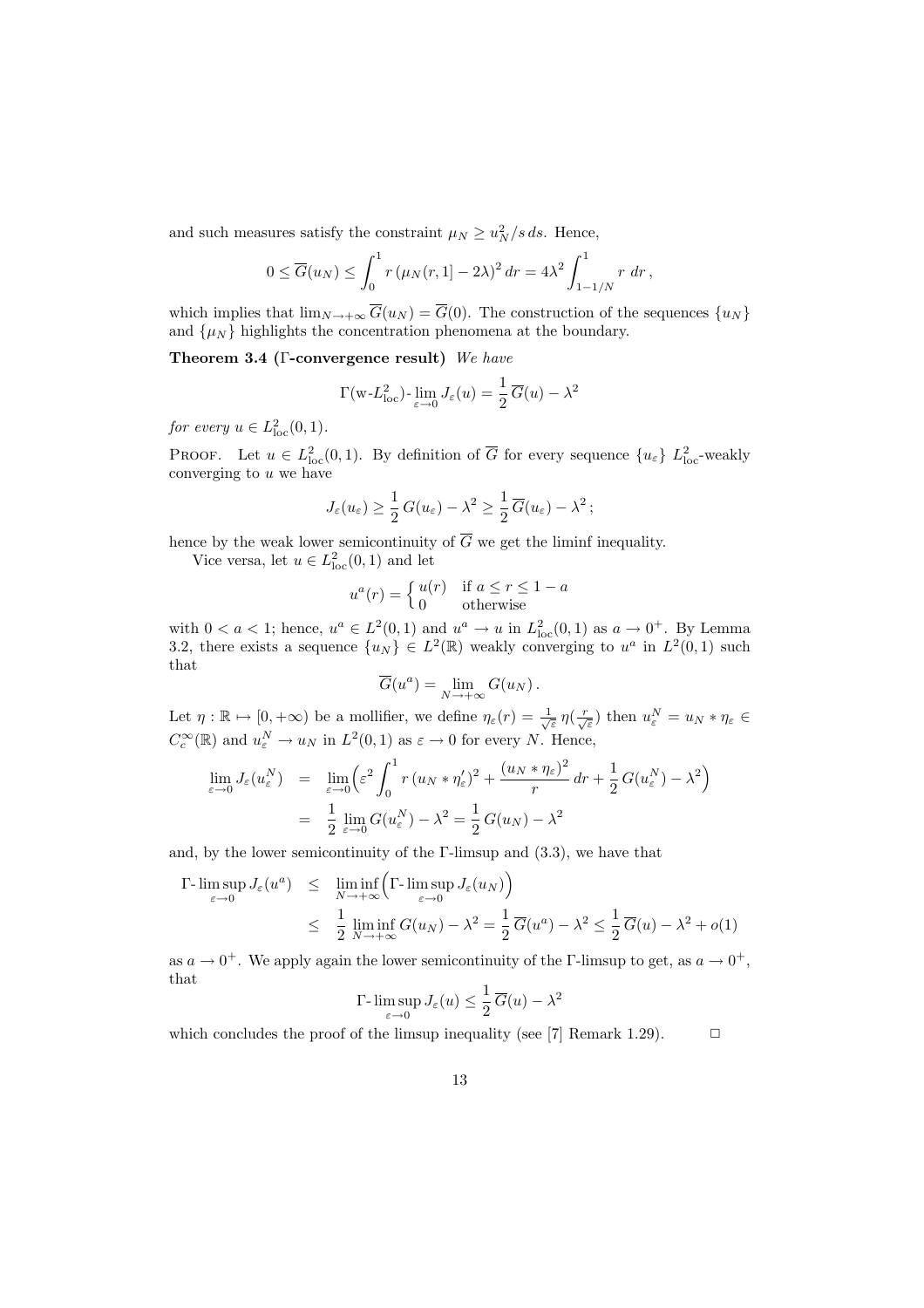#### Acknowledgments

The work has been supported by the CNR/MIUR project: "Materiali compositi per applicazioni strutturali di rilevante interesse industriale".

## References

- [1] L. Ambrosio, C. DeLellis, C. Mantegazza. Lines energies for gradient vector fields in the plane, Calc.Var. Partial Diff. Eqs., 9 (1999) 327–355.
- [2] N. Ansini, A. Braides, V. Valente. A multi-scale analysis by Γ-convergence of a one-dimensional non-local functional related to a shell-membrane transition, SIAM J. Math. Analysis, 38 (2006) 944-976.
- [3] B. Audoly. Stability of straight delamination blisters, Phys. Rev. Lett., 83 (1999) 4124–4127.
- [4] B. Audoly. Mode-dependent toughness and the delamination of compressed thin films, J. Mech. Phys. Solids, 48 (2000) 2315–2332.
- [5] H. Ben Belgagem, S. Conti, A. DeSimone, S. Muller. Rigorous bounds for the Föppl-von Kármán theory of isotropically compressed plates, J. Nonlinear. Sci, 10 (2000) 661-683.
- [6] M.S. Berger. On von Kármán's equations and the buckling of a thin elastic plate, Commun. Pure Appl. Math., 20 (1967) 687-719.
- [7] A. Braides. Γ-convergence for Beginners. Oxford University Press, Oxford, 2002.
- [8] P.G. Ciarlet. A justification of the von Kármán equations, Arch. Rat. Mech. Anal., 73 (1980) 349-389.
- [9] S. Conti, C. De Lellis. Sharp upper bounds for a variational problem with singular perturbation, Math. Ann., 338 (2007) 119-146.
- [10] A. DeSimone, R.V. Kohn, S. Muller, F. Otto. A compactness result in the gradient theory of phase transitions, Proc. Roy. Soc. Edin., A 33 (2001) 833-844.
- [11] G.B. Folland. Real Analysis. Modern Techniques and their Applications. Wiley, New York, 1984.
- [12] G. Gioia, M. Ortiz. Delamination of compressed thin films, Adv. Appl. Mech., 33 (1997) 119-192.
- [13] J.W.Huthchinson, Z. Suo. Mixed mode cracking in layered Materials, Adv. Appl. Mech., 29 (1991) 63-191.
- [14] W. Jin, P. Sternberg. Energy estimates of the von Karman model of thin-film blistering, J. Math. Phys., 42 (2001) 192-199.